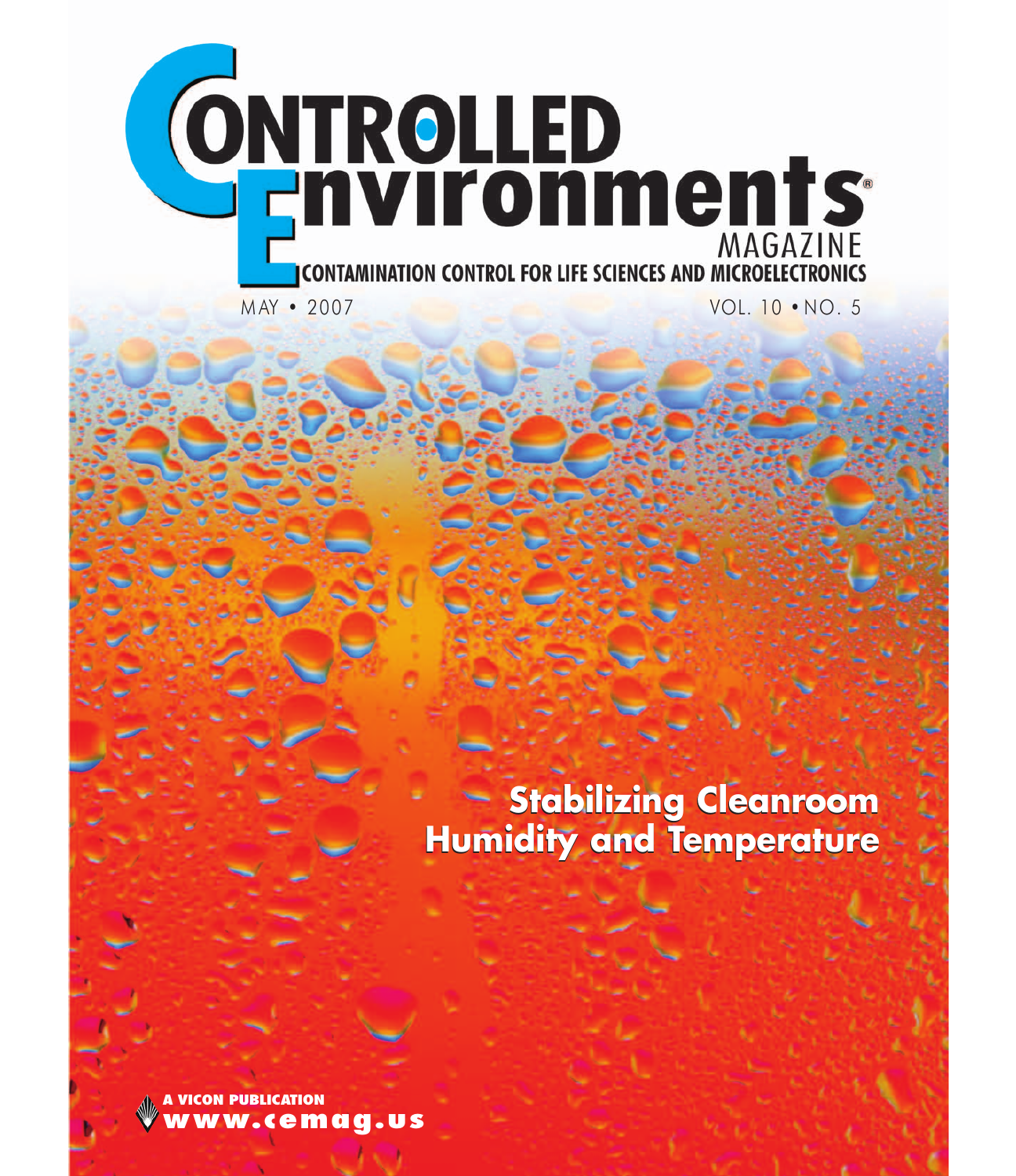## **CASE STUDY:**

## **Stabilizing Cleanroom Humidity and Temperature**

## *Bob Reichenbach*

John Garbini had tried almost everything. As facility support manager for an assembly plant in Reading, Pennsylvania, he was stuck with a nagging problem: When the humidity in the plant's Class 8 cleanrooms wasn't too high, it was too low.

He had tried dehumidifiers. He had tried a large industrial desiccant unit. Balanced dampers? Reduced air pressure? Been there, done that.

Angiotech, a pharmaceutical specialty and medical device manufacturer, uses the Reading plant to assemble and package sterile, disposable scalpels and surgical needles with attached sutures. High humidity in the cleanrooms could not only encourage bacterial growth, it could prematurely degrade a type of moisture-activated suture that is designed to slowly dissolve in human flesh after the surgical incision heals. Low humidity, on the other hand, promotes static electricity, which interferes with computerized packaging and labeling equipment and gives employees small shocks.

"Temperature and humidity swings were normal," Garbini recalls. "Our employees were either too hot or too cold. It was a challenge to maintain the proper



Angiotech's Reading, PA, plant where disposable scalpels and surgical needles with attached sutures are assembled and packaged.

Reprinted with permission from Controlled Environments • May 2007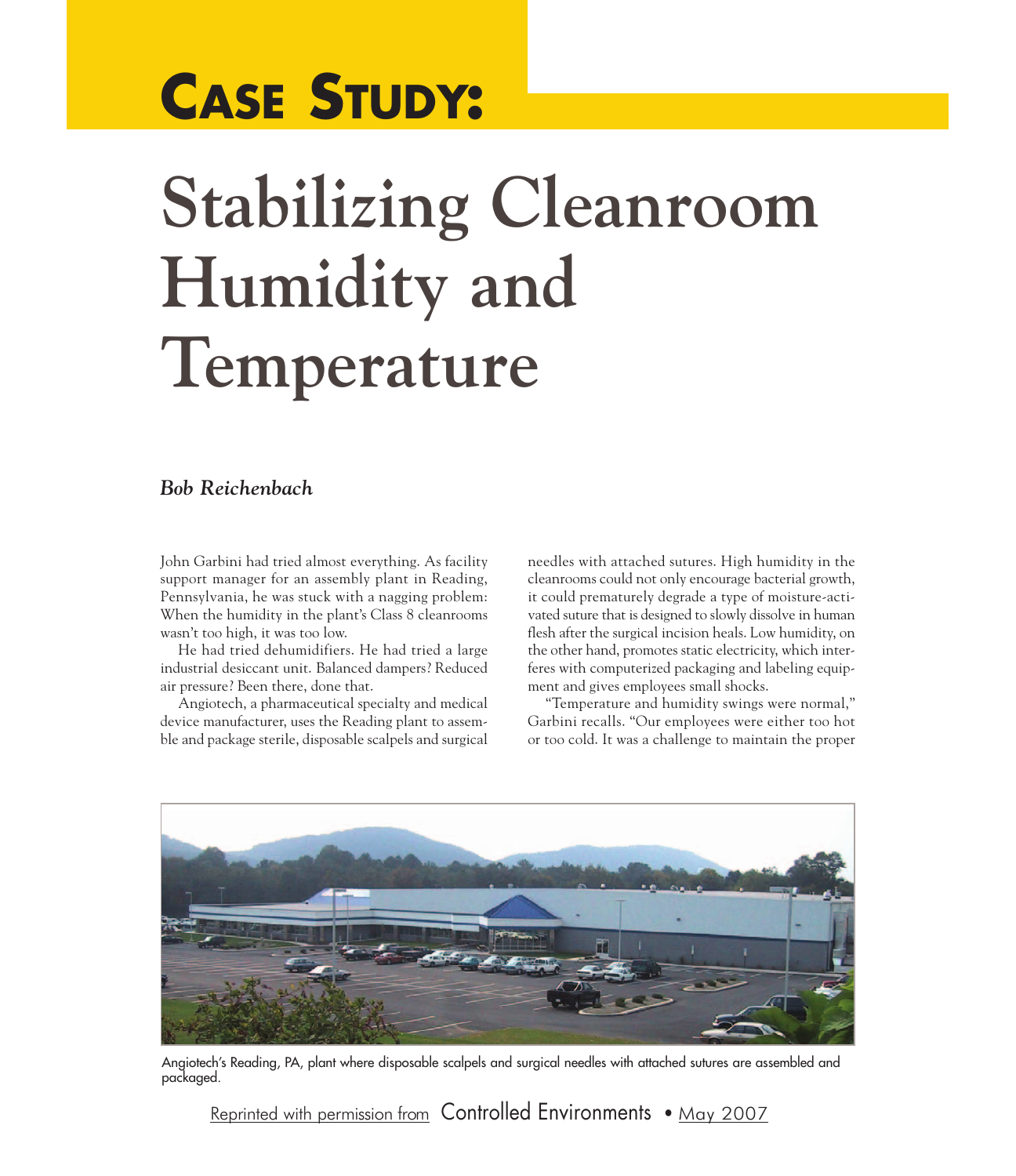temperature while still dehumidifying the space. The airhandling compressors were constantly slamming on and off, but the main problem was that I could never get the humidity low enough to stay within our specs, which are more stringent than the federal cleanroom standards."

Today, both temperature and humidity are holding steady in Angiotech cleanrooms. The solution came in the form of the APR Control, a device manufactured by Rawal Devices, Inc., of Woburn, Massachusetts. The device smoothly modulates a direct-expansion air conditioning system's capacity, allowing it to dehumidify the space without overcooling it. The device varies refrigerant flow according to suction pressure, which changes with the temperature of air crossing the evaporator coil. Because it continuously monitors the heat content of return air, it maintains the system in a dehumidifying mode more efficiently than thermostats and humidistats and without risk of coil icing, liquid slugging, or excessive compressor cycling.

As service manager for The Warko Group, Angiotech's local HVAC contractor, I had been recommending this device for years, but Garbini had not found room for one in his budget. Finally, he purchased the device along with a new air handler for the troublesome cleanroom (the one where the needles with moisture-activated sutures are packaged). It was installed in late December 2005, when the plant was shut down for the holidays. At last, Garbini was



The device allows an air conditioning system to dehumidify without overcooling.

able to keep the room at 20–50% relative humidity regardless of the weather outdoors. He calls the device "Little Pauly," after Paul Gardner, the amiable Warko Group mechanic who installed it.

"The APR Control is running great, with no problems at all," says Garbini. "It made such a significant impact that we installed another one in the air handler for the other cleanroom in May 2006. Now we're now maintaining  $\blacktriangleright$ 



Charts tracking humidity (blue inner plots) and temperature (red outer plots) for two different weeks in the spring of 2006 show how the device conditions in a cleanroom at the Angiotech plant in Reading, PA. Before the May 2006 installation in the plant's standard package rooftop HVAC system, relative humidity was up and down throughout the week (left), but for the week following the installation (right), it remained at or about 50%. Temperature was already fairly stable (at or about 70 °F) before the installation, but was even more stable afterwards.

Reprinted with permission from Controlled Environments • May 2007